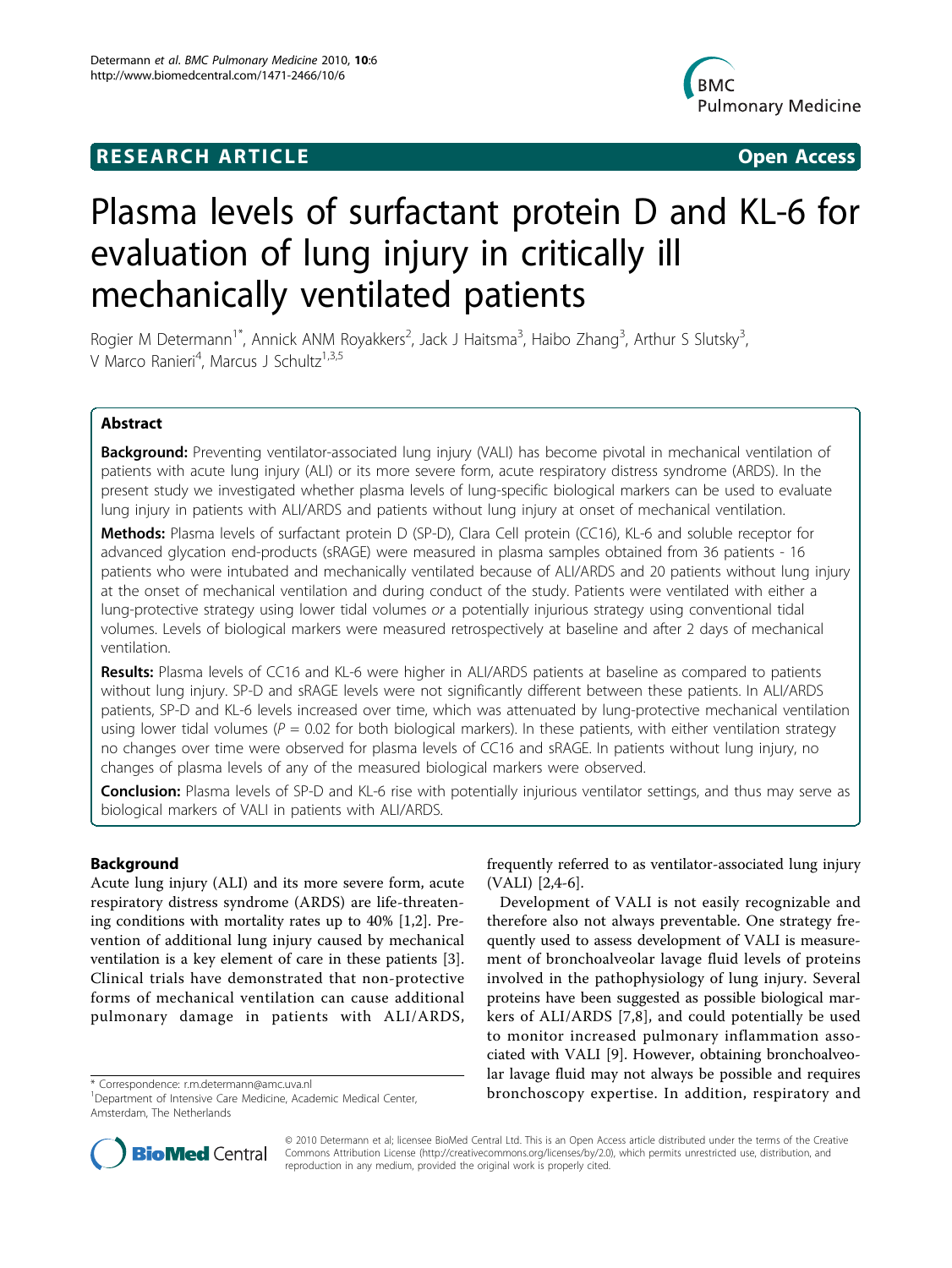hemodynamic complications associated with bronchoscopy and subsequent lavage may hamper routine use of local levels of biological markers.

Systemic markers are far more easy to obtain, and can also be obtained more frequently. Several studies have shown systemic levels of proteins which occur naturally only in high levels in the pulmonary compartment to increase in patients with ALI/ARDS [[10-13](#page-7-0)]. These include surfactant protein (SP)-D, Clara cell protein (CC16), KL-6 and soluble receptor for advanced glycation end-products (sRAGE). Although the process of entrance of proteins from the pulmonary compartment to the circulation has not yet been unraveled in detail, the increases in the systemic compartment have been ascribed to leakage across the alveolocapillary membrane, in association with the development of VALI [[14](#page-7-0)]. ARDS is characterized by endothelial injury and increased vascular permeability [[15](#page-7-0)] and it has been postulated that the alveolocapillary membrane has been damaged to such extent that pulmonary proteins diffuse under a concentration gradient to the circulation in patients with ALI/ARDS [[16](#page-7-0)]. Increases in systemic levels of these proteins may thus be indicative of lung injury. Because of this pathophysiological relation, in theory these proteins may be better markers of ALI/ ARDS as compared to proteins involved in inflammation as cytokines or clotting proteins, as they may be more specific for lung injury.

In the present study we investigated whether plasma levels of SP-D, CC16, KL-6 and sRAGE can be used in the evaluation of lung injury. We first analyzed whether plasma levels are associated with the lung injury score (LIS) [\[17](#page-7-0)] in patients with and without ALI/ARDS. We hypothesized plasma protein levels to be increased more in patients with the higher LIS. Furthermore, because worsening lung injury may be associated with bigger gaps in the alveolocapillary membrane, we hypothesized that the larger proteins SP-D and KL-6 would be more informative about the pulmonary status than levels of the smaller proteins CC16 and sRAGE. Second, we analyzed whether plasma levels of these biological markers change in patients ventilated with lung-protective or potentially injurious ventilation strategies. Third, the association between plasma levels and mortality, number of days on the ventilator and length of stay in hospital were studied.

## Methods

## Patients

Saved samples of patients with ALI/ARDS who participated in a previously reported multicenter study comparing lung-protective with conventional mechanical ventilation were collected [\[4](#page-7-0)]. Patients fulfilled the consensus criteria for ALI/ARDS and had an anticipated

duration of mechanical ventilation of at least 48 hours. Next, samples of the first 20 consecutive patients without lung injury at onset of mechanical ventilation from a study comparing lung-protective with conventional mechanical ventilation were collected [[18\]](#page-7-0). These patients also had an expected duration of mechanical ventilation of at least 48 hours. The study protocols of both studies were approved by the institutional review board of the participating hospitals. Informed consent was obtained from every patient or the closest relative.

## Mechanical ventilation protocols

ALI/ARDS patients were randomized to one of two mechanical ventilation protocols as described previously [[4](#page-7-0)]. In short, in the conventional protocol the respiratory rate was set at 10 - 15 breaths per minute and the tidal volume was set to maintain an arterial carbon dioxide pressure of 35 - 40 mm Hg. However, for safety reasons, the plateau pressure could not exceed 35 cm H2O irrespective of arterial carbon dioxide pressure. In the lung-protective protocol, the plateau pressure was set at the upper inflection point of the pressure volume curve of the lung while the level of positive end expiratory pressure (PEEP) was set  $1 - 3$  cm  $H<sub>2</sub>O$  above the lower inflection point.

Patients without lung injury at onset of mechanical ventilation were randomized to a conventional protocol using tidal volumes of 10 ml/kg ideal body weight (IBW), or a lung-protective protocol using tidal volumes of 6 ml/kg IBW. Respiratory rate and levels of PEEP were set at the discretion of the attending physician.

## Sample collection

Blood samples were drawn from a central venous line into vacutainers containing heparin on the day of inclusion and after 48 hours. Immediately thereafter, samples were centrifuged at  $1500 \times g$  for 10 minutes. The supernatant was collected and samples were stored at - 80°C until analysis.

#### **Measurements**

Levels of SP-D, CC16 and sRAGE were measured with an enzyme-linked immunoassay (ELISA) as described before [[19](#page-7-0)]. Different from previous measurements another capture antibody was used (clone HM3022, HyCult, Uden, The Netherlands). An enzyme immuno assay for measurement of KL-6 was kindly offered by Sanko Junyaku Co Ltd (Tokyo, Japan).

#### Lung injury score

To assess lung injury in patients the lung injury score (LIS) was determined [\[17](#page-7-0)]. This was done by two members of the study group who were blinded for the measurements of pulmonary proteins.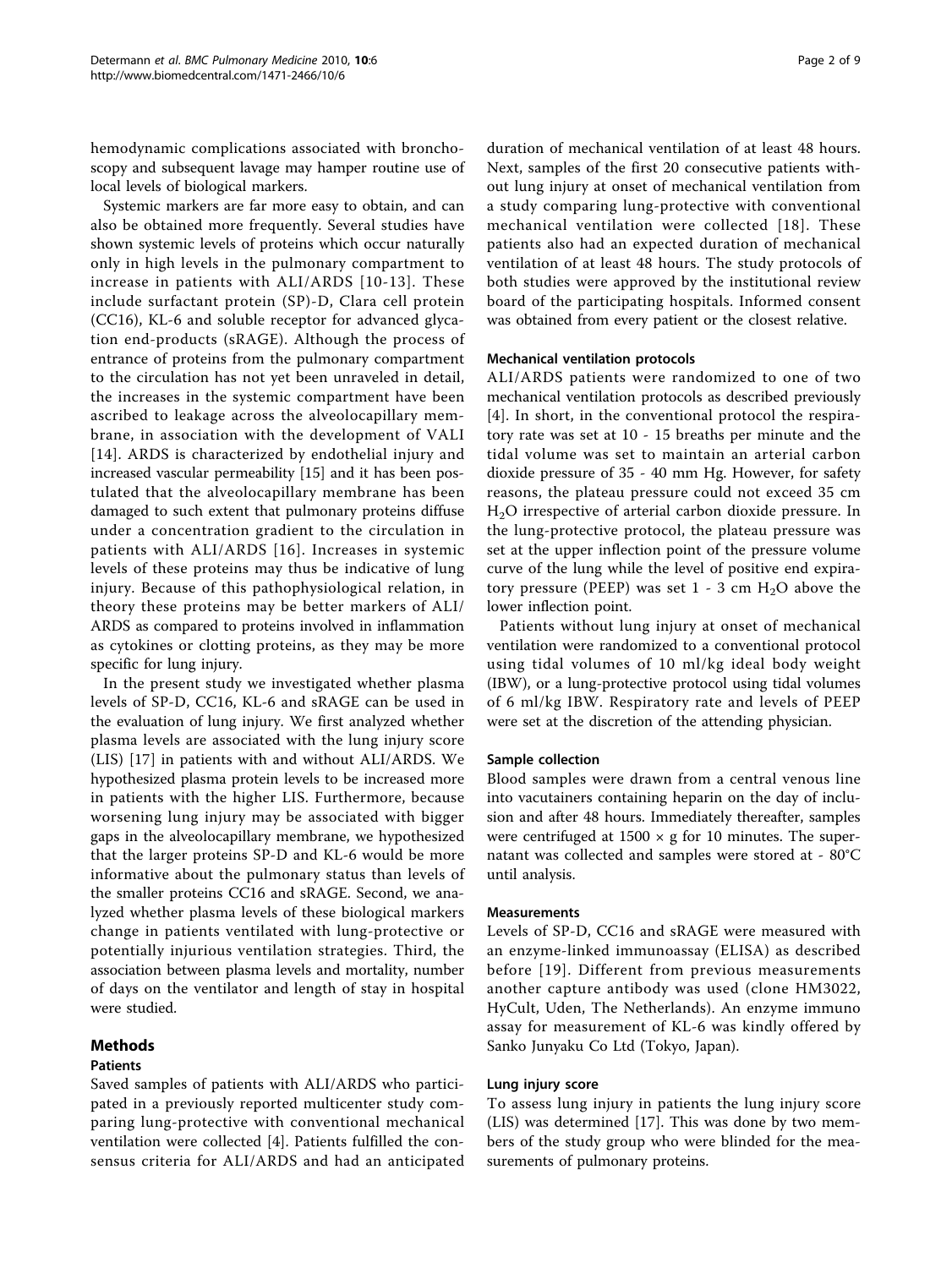#### Statistical analysis

Descriptive results of continuous data were expressed as means with standard deviations for parametric data or as medians with ranges for non-parametric data. To identify differences between groups analysis of variance, the Kruskal-Wallis,  $\chi^2$ - or Fisher's exact statistics were used as appropriate. Baseline correlations between protein levels and LIS were assessed with Spearman's rho. To study the relation between pulmonary protein levels and the LIS over time, a linear mixed model was constructed. In this model serial measurements were combined to investigate the association between LIS and protein levels. In this way, we were able to investigate the effect of an increase in protein level on the LIS and thereby investigating our hypothesis that larger proteins would be more informative on changes in LIS. We repeated this analysis while controlling for presence of pulmonary disease or non-pulmonary disease and age. To investigate whether mechanical ventilation protocol would influence protein levels, a second linear mixed model was constructed in which changes in protein levels over time were studied while controlling for mechanical ventilation protocol (conventional or protective). Finally, the association between protein levels and mortality, length of stay in hospital and number of days on the ventilator were studied. A two-sided P-value < 0.05 was considered as statistically significant. All analyses were done with SPSS, version 14.

## Results

## Patients

Sixteen patients with ALI/ARDS and 20 patients without lung injury at the onset of mechanical ventilation were studied. The demographic data and baseline data are presented in table 1. There were no differences in baseline characteristics, neither between the ALI/ARDS

#### Table 1 Baseline characteristics

groups nor in between the patients groups without lung injury at onset. Patients in the second study did not develop ALI/ARDS during conduct of the study. As expected, LIS was higher in patients with ALI/ARDS as compared to patients without lung injury.

#### Respiratory parameters

Tidal volumes differed significantly between the two ventilation strategies, both in ALI/ARDS patients and patients without lung injury at onset of mechanical ventilation (figure [1](#page-3-0)). While maximum airway pressures were significantly higher in both ALI/ARDS groups, tidal volumes and respiratory rates applied in patients without lung injury at onset of mechanical ventilation were comparable with those in patients in the lung-protective ALI/ARDS group.

#### Association between proteins levels and LIS

The baseline protein levels are displayed in table [2.](#page-3-0) ALI/ ARDS patients had higher plasma levels of SP-D, CC16 and KL-6, as compared to patients without lung injury at onset of mechanical ventilation, although statistical significance was not reached for SP-D. Plasma levels of sRAGE were comparable between patients from the two studies. Baseline correlations between LIS and protein levels were significant for SP-D, CC16 and KL-6,  $(\rho =$ 0.35, 0.40, and  $\rho = 0.31$ , respectively,  $P < 0.01$  for all, figure [2](#page-4-0)).

Linear mixed model analysis showed that both CC16 and KL-6 were associated with the LIS over time but the strongest association was found with CC16. A change of 10 ng/ml of CC16 was associated with a change of 0.4 (95%-CI 0.2 - 0.6) of LIS ( $P = 0.001$ ). A change of 100 U/l of KL-6 was associated with a change of 0.2 (95%-CI 0.08 - 0.28) of LIS (P = 0.001). On multivariate analysis, controlling for age and presence of

|                         | ALI/ARDS<br>Lung-protective<br>$(n = 8)$ | <b>ALI/ARDS</b><br>Conventional<br>$(n = 8)$ | P-value | no lung injury<br>Lung-protective<br>$(n = 10)$ | no lung injury<br>Conventional<br>$(n = 10)$ | P-value |
|-------------------------|------------------------------------------|----------------------------------------------|---------|-------------------------------------------------|----------------------------------------------|---------|
| Age (yrs)               | $58 \pm 18$                              | $58 \pm 22$                                  | 0.97    | $57 + 19$                                       | $58 \pm 19$                                  | 0.82    |
| Male sex, No. (%)       | 4 (50%)                                  | 4 (50%)                                      | 0.80    | 7 (70%)                                         | 7 (70%)                                      | 1.00    |
| APACHE II score         | $14.8 \pm 2.4$                           | $14.1 \pm 2.0$                               | 0.58    | $13.8 \pm 2.3$                                  | $15.2 \pm 1.5$                               | 0.78    |
| LIS.                    | $2.2 \pm 0.4$                            | $2.3 \pm 0.5$                                | 0.74    | $0.7 \pm 0.7$                                   | $0.7 \pm 0.7$                                | 0.92    |
| Admission diagnosis     |                                          |                                              | 0.43    |                                                 |                                              | 0.41    |
| Resuscitation           |                                          |                                              |         |                                                 | $\overline{4}$                               |         |
| Neurological disease    |                                          |                                              |         |                                                 | $\overline{2}$                               |         |
| Cardiopulmonary surgery |                                          |                                              |         |                                                 | $\overline{2}$                               |         |
| Sepsis                  | 4                                        | 3                                            |         |                                                 |                                              |         |
| Trauma                  |                                          | 3                                            |         |                                                 |                                              |         |
| Pneumonia               | 3                                        |                                              |         |                                                 |                                              |         |

ALI acute lung injury; ARDS acute respiratory distress syndrome; APACHE acute physiology and chronic health evaluation; LIS lung injury score. Values are displayed as means with standard deviation.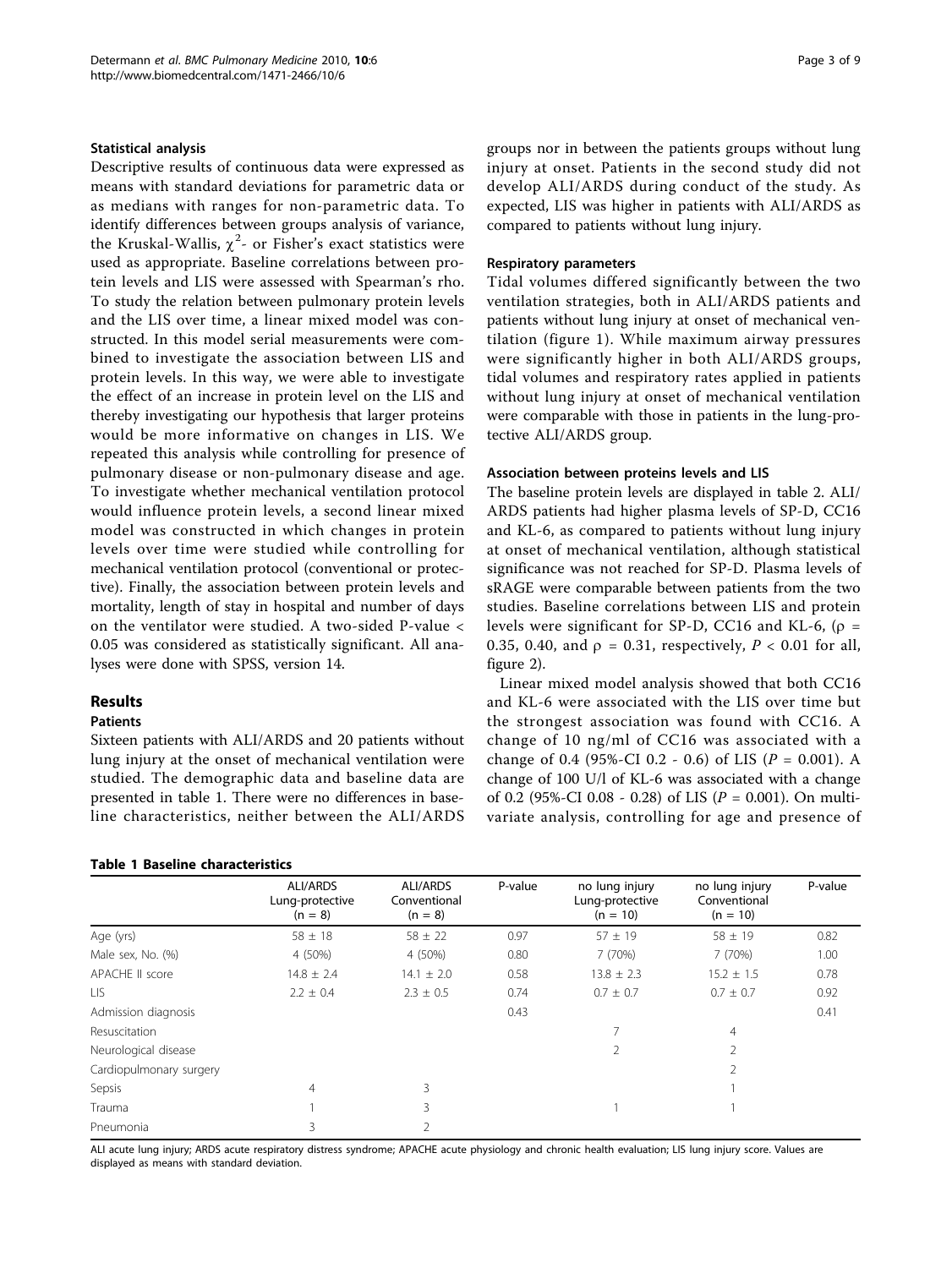<span id="page-3-0"></span>

pneumonia, KL-6 was an independent predictor of the LIS ( $P = 0.004$ ) together with presence of pneumonia ( $P =$ 0.03). An increase of 100 U/l of KL-6 was associated with an increase of 0.18 (95%-CI 0.07 - 0.30) of LIS while presence of pneumonia was associated with an increase of 0.97 (95%-CI 0.8 - 1.15).

## Plasma levels of pulmonary proteins with different ventilator settings

In the next step we investigated the relation between mechanical ventilation protocol and plasma protein levels. As mechanical ventilation protocols were

|  |  | Table 2 Baseline plasma protein levels |  |  |  |
|--|--|----------------------------------------|--|--|--|
|--|--|----------------------------------------|--|--|--|

|                | <b>ALI/ARDS</b><br>$(n = 16)$ | No lung injury<br>$(n = 20)$ | P-value |
|----------------|-------------------------------|------------------------------|---------|
| $SP-D$ (ng/ml) | 275 [80 - 462]                | 140 [84 - 216]               | 0.09    |
| $CC16$ (ng/ml) | 14.3 [9.0 - 19.0]             | $7.7$ $[4.8 - 13.5]$         | 0.03    |
| KL-6 $(U/I)$   | 477 [287 - 636]               | 240 [160 - 304]              | 0.001   |
| sRAGE (pg/ml)  | 1000 [300 - 1500]             | 725 [532 - 1660]             | 0.59    |

ALI acute lung injury; ARDS acute respiratory distress syndrome; SP-D surfactant protein D, CC16 Clara cell protein, sRAGE soluble receptor for advanced glycation end products. Values are displayed as medians with interquartile range.

different amongst patients with and without ALI/ARDS, this analysis was performed for each group separately.

In univariate analysis, plasma levels of SP-D increased significantly after 48 hours in ALI/ARDS patients (275 [80-462] ng/ml to 487 [278-776] ng/ml,  $P < 0.001$ ). This increase was significantly smaller in ALI/ARDS patients ventilated with the lung-protective strategy ( $P = 0.02$ ) versus conventional). Levels of CC16 remained unchanged over time in both ALI/ARDS groups and no significant differences were seen between these groups  $(P = 0.27$  versus conventional). Levels of KL-6 increased in ALI/ARDS patients who received conventional mechanical ventilation but remained stable in the lung-protective ALI/ARDS group (figure [3](#page-5-0),  $P = 0.02$  versus conventional). In contrast, sRAGE levels declined in the conventional group while they remained constant in the lung-protective group ( $P = 0.03$  versus lung-protective). In patients without lung injury at onset of mechanical ventilation no changes were seen over time in any of the studied markers.

We performed a multivariate analysis controlling for presence of pneumonia only for SP-D and KL-6. In multivariate analysis, both SP-D and KL-6 levels were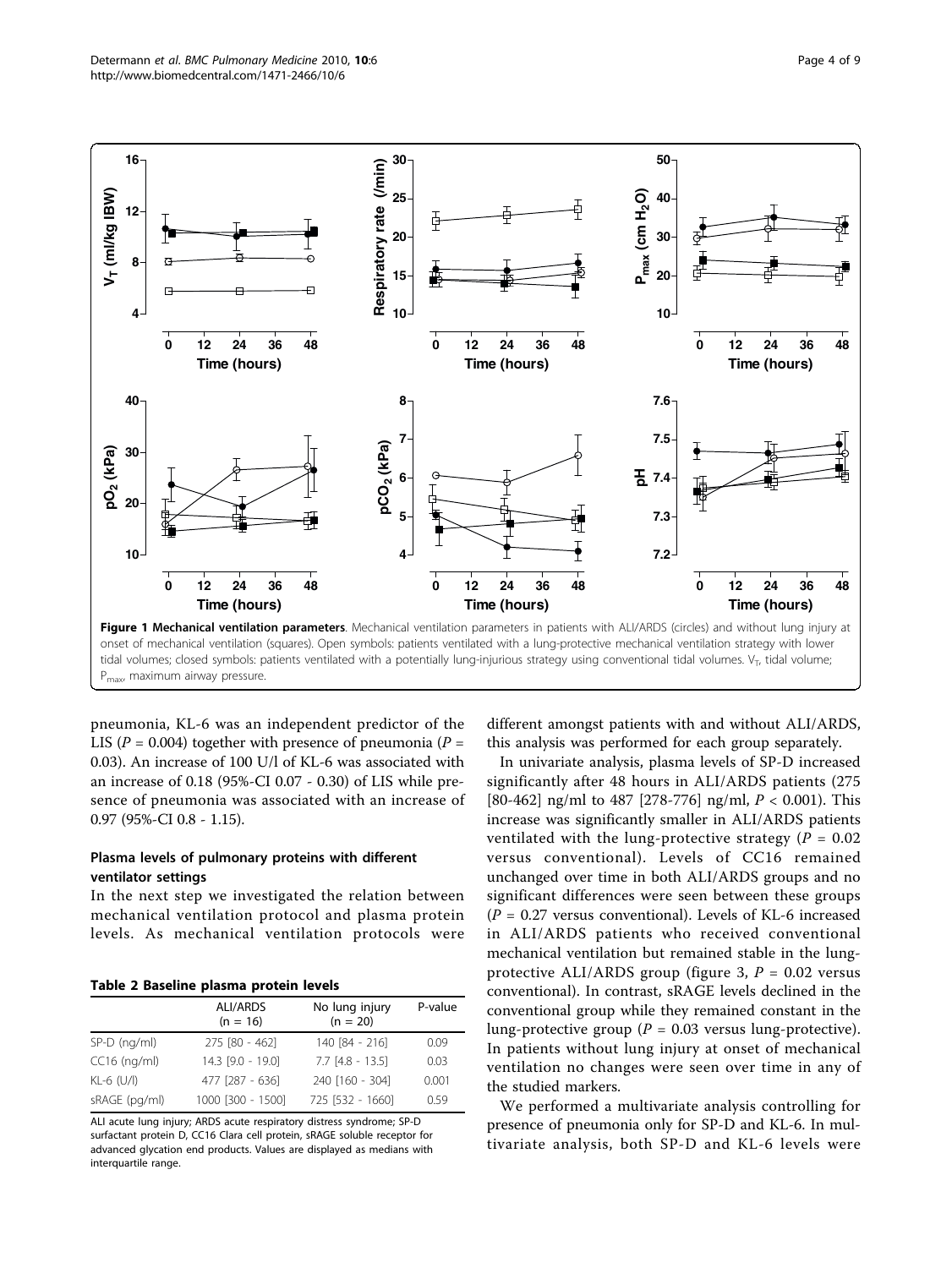<span id="page-4-0"></span>

significantly influenced by mechanical ventilation protocol ( $P = 0.04$ ) while presence of pneumonia was not significantly associated.

## Association between plasma protein levels and clinical outcome

We examined whether plasma levels of biomarkers were related to mortality, length of stay (LOS) and the number of days on the ventilator in the ALI/ARDS group. Five ALI/ARDS patients of the conventional group and 3 ALI/ARDS patients of the lung-protective group died. Non-survivors were more likely to show increases in SP-D and KL-6 levels as compared to survivors ( $P = 0.01$ ). No association was found between CC16 or sRAGE levels and mortality. Both the baseline level of SP-D and KL-6 were significantly associated with the number of days on the ventilator ( $P = 0.04$  for both) and length of stay in hospital ( $P = 0.04$  and  $P = 0.03$ , respectively)

## Discussion

We investigated whether plasma levels of SP-D, CC16, KL-6 and sRAGE could be used for evaluation of lung injury in critically ill mechanically ventilated patients. Plasma levels of both CC16 and KL-6 were associated with the LIS but the strongest association was found with CC16. However, while CC16 levels remained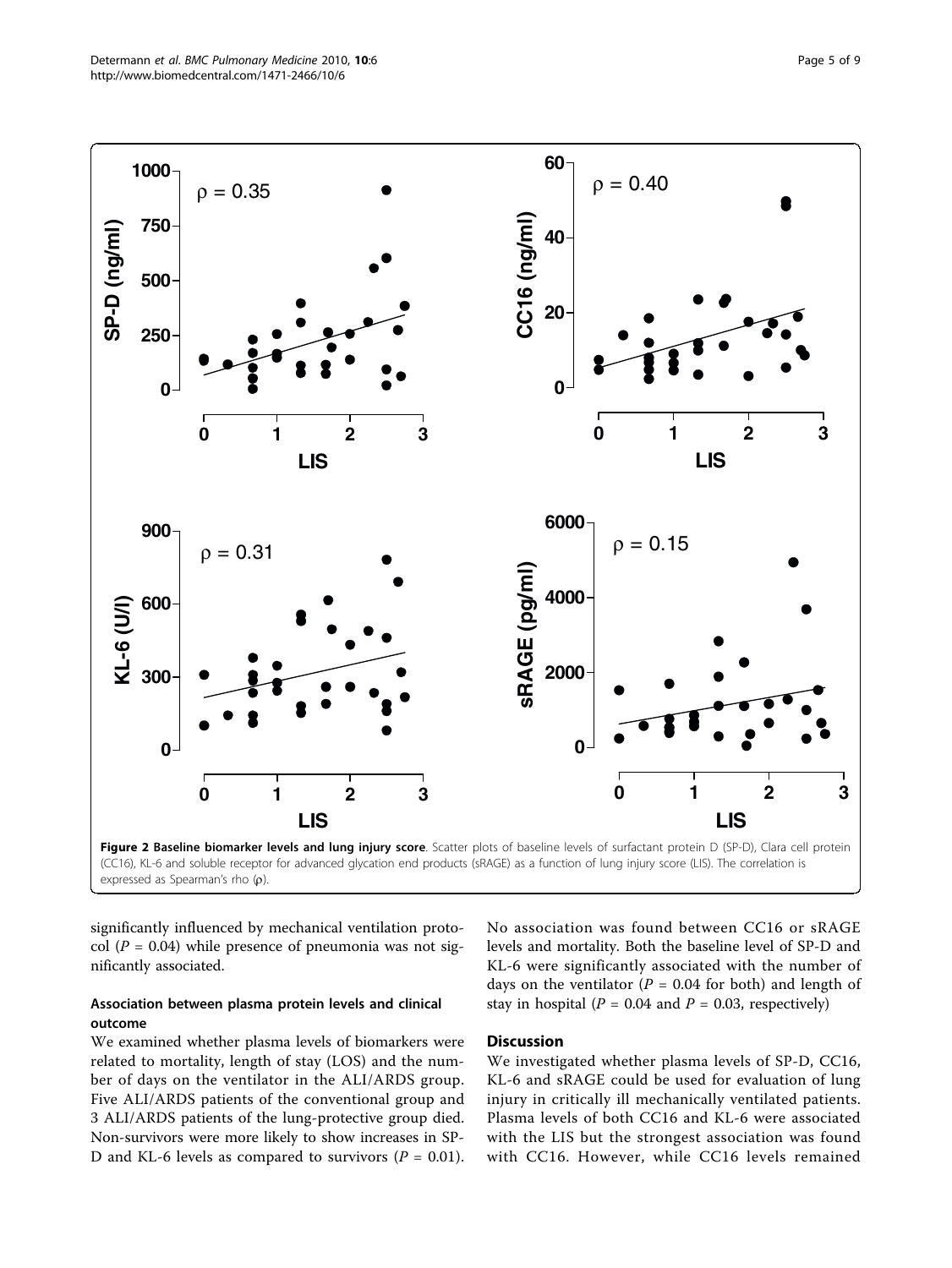<span id="page-5-0"></span>

outliers. #  $P < 0.05$  for difference in absolute values between groups at baseline;  $\frac{1}{2}P < 0.05$  for difference in increases over time between groups.

unchanged over time, SP-D and KL-6 levels increased in ALI/ARDS patients when ventilated with a conventional mechanical ventilation protocol. Moreover, plasma levels of SP-D and KL-6 were significantly associated with mortality, the number of days on the ventilator and length of stay in hospital in patients with ALI/ARDS.

Several limitations of our study have to be acknowledged. First, we included a limited number of patients. The primary goal of the study was to investigate whether biological markers were associated with the LIS in mechanically ventilated patients. As a second goal we investigated whether mechanical ventilation strategy would influence levels of these biological markers. Our sample size was limited because it is unethical to subject ALI/ARDS patients to a potentially injurious strategy for a prolonged period of time. As such, we used samples collected in the course of a previous clinical trial [[4](#page-7-0)], before it was certain that lung-protective mechanical ventilation protects against VALI. A second shortcoming is that we included patients with different etiologies for ALI/ARDS. Since the pathophysiology of ALI/ARDS caused by indirect causes (e.g., sepsis) may be different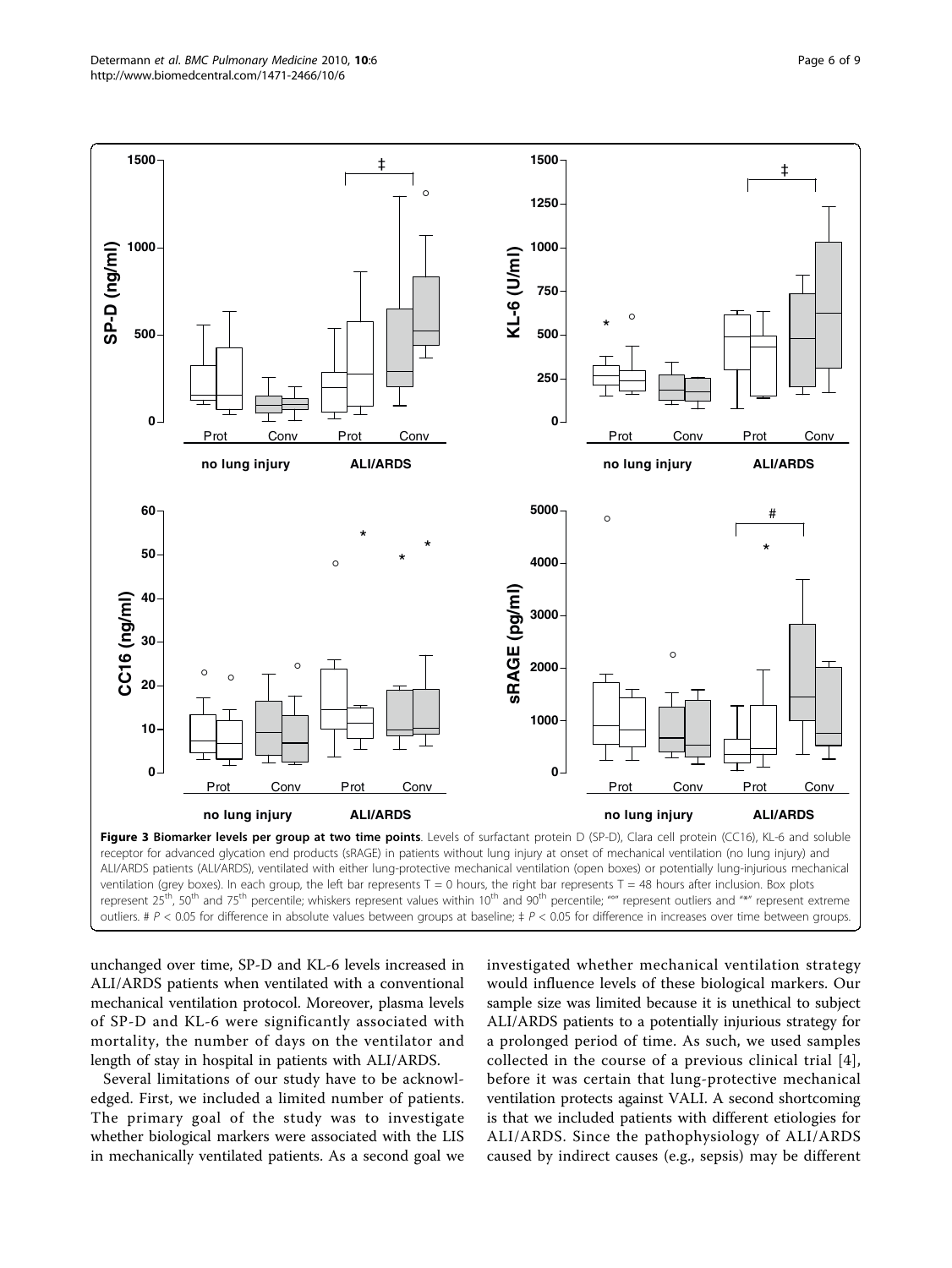from direct causes (e.g., pneumonia), it may be that plasma levels of pulmonary proteins are also different patients or pneumonia patients with ALI/ARDS. While we performed multivariate analysis controlling for this issue, this may still have influenced our results due to the small sample size. Also, a number of patients without lung injury at onset of mechanical ventilation had cardiopulmonary resuscitation after cardiac arrest or had severe trauma which may have caused slight contusion of the lungs which may have influenced baseline plasma levels of pulmonary proteins. Finally, we studied patients ventilated with a ventilation protocol which is no current practice anymore. However, in order to study the possibility that biomarkers may detect VALI, a setting is needed in which patients have obvious VALI. From there, additional studies need to investigate whether these biomarkers can detect beginning lung injury in patients ventilated with current ventilation strategies. It has been shown that protective mechanical ventilation strategies may still be injurious in some patients with severe lung injury [[9\]](#page-7-0). Although CC16 correlated better with the LIS than SP-D or KL-6, our results showed that the latter two biomarkers increase in patients with VALI. Therefore, future studies should investigate whether these biomarkers are able to detect lung injury in patients ventilated with current ventilation strategies.

Our results show that biological markers may be useful in monitoring lung injury in critically ill mechanically ventilated patients. While in univariate analysis, SP-D, CC16 and KL-6 were all associated with the LIS, in multivariate analysis only KL-6 was independently associated with the LIS. Furthermore, our data suggest that plasma KL-6 levels might be used to monitor lung injury in patients receiving mechanical ventilation. However, before biomarkers can be implemented as a surrogate method to diagnose lung injury, a large clinical study is needed to answer the question whether biomarkers or a combination of biomarkers with clinical parameters are better than the LIS or NAECC criteria. In this light, it is also of interest to test biomarker levels against methods that measure extravascular lung water or radionuclide methods of assessing capillary protein permeability [[20](#page-7-0)]. Although these methods are more time-consuming than biomarker measurement, no study has ever compared these methods with these biomarkers in detecting lung injury.

We did not observe any differences in the non-ALI group between conventional and lower tidal volume strategies. The small number of patients and the heterogeneity of this patients group may have accounted for this negative finding. Previous studies suggest that lung injury develops in non-ALI patients if submitted to conventional tidal volumes during surgery [[21,22\]](#page-7-0). These studies were however much more controlled, i.e. sampling time and more comparable patient groups, which may have lead to lower variability in the measured variables.

Our data are, at least in part, in line with results from a previous study. In a sub-analysis of the ARDS Network trial comparing lower tidal volumes with conventional tidal volumes systemic levels of SP-D increased during the first 3 days of mechanical ventilation [[10](#page-7-0)]. We found both SP-D and KL-6 to increase in patients who were ventilated with a conventional ventilation strategy. Two pathophysiological processes may account for this finding. First, in patients with ALI/ARDS the lung blood barrier is damaged which may result in increased passive leakage of SP-D and KL-6 from the lungs to the circulation. Secondly, ALI/ARDS is also characterized by strong proliferation of alveolar type II cells. Indeed, experimental rat models showed systemic SP-D levels to increase after instillation of keratinocyte growth factor in the lungs which causes strong proliferation of alveolar type II cells without signs of lung injury [[23\]](#page-8-0). Moreover, the production of SP-D and KL-6 by alveolar type II cells in humans is increased during states of proliferation [[24](#page-8-0)]. Therefore, both damage to the alveolocapillary membrane and proliferation of alveolar type II cells may result in increased plasma levels of SP-D and KL-6.

Surprisingly, we did not show any increases in CC16 or sRAGE levels in ALI/ARDS patients ventilated with conventional mechanical ventilation. Both SP-D and KL-6 are produced by alveolar type II cells during the proliferative phase while RAGE and CC16 are not. Elevated levels of CC16 or sRAGE during ALI/ARDS have been ascribed to damaged epithelium (type I cells) with an ensuing increased alveolar epithelial permeability [[11](#page-7-0)]. Although proliferation is likely to occur later in the sequence of ALI/ARDS, the absence of increased CC16 or sRAGE levels in the conventional group may indicate proliferation of alveolar type II cells as the primary source of increased SP-D and KL-6 levels.

As explained above, a problem with using serum SP-D and KL-6 as biological markers is that we don't fully understand the biology leading to the increased systemic levels of these proteins in patients with ALI/ARDS. From studies in patients with interstitial lung disease, which is characterized by severe proliferation and fibrosis, it is known that increases in plasma levels of SP-D and KL-6 imply enhanced proliferation and worsening of the disease [[25\]](#page-8-0). Therefore, increases in plasma levels of SP-D and KL-6 in patients with ALI/ARDS may indicate progression to the proliferative phase. As with patients with interstitial fibrosis, patients with the most abundant proliferation may have the worst outcomes. We observed the largest increases in SP-D and KL-6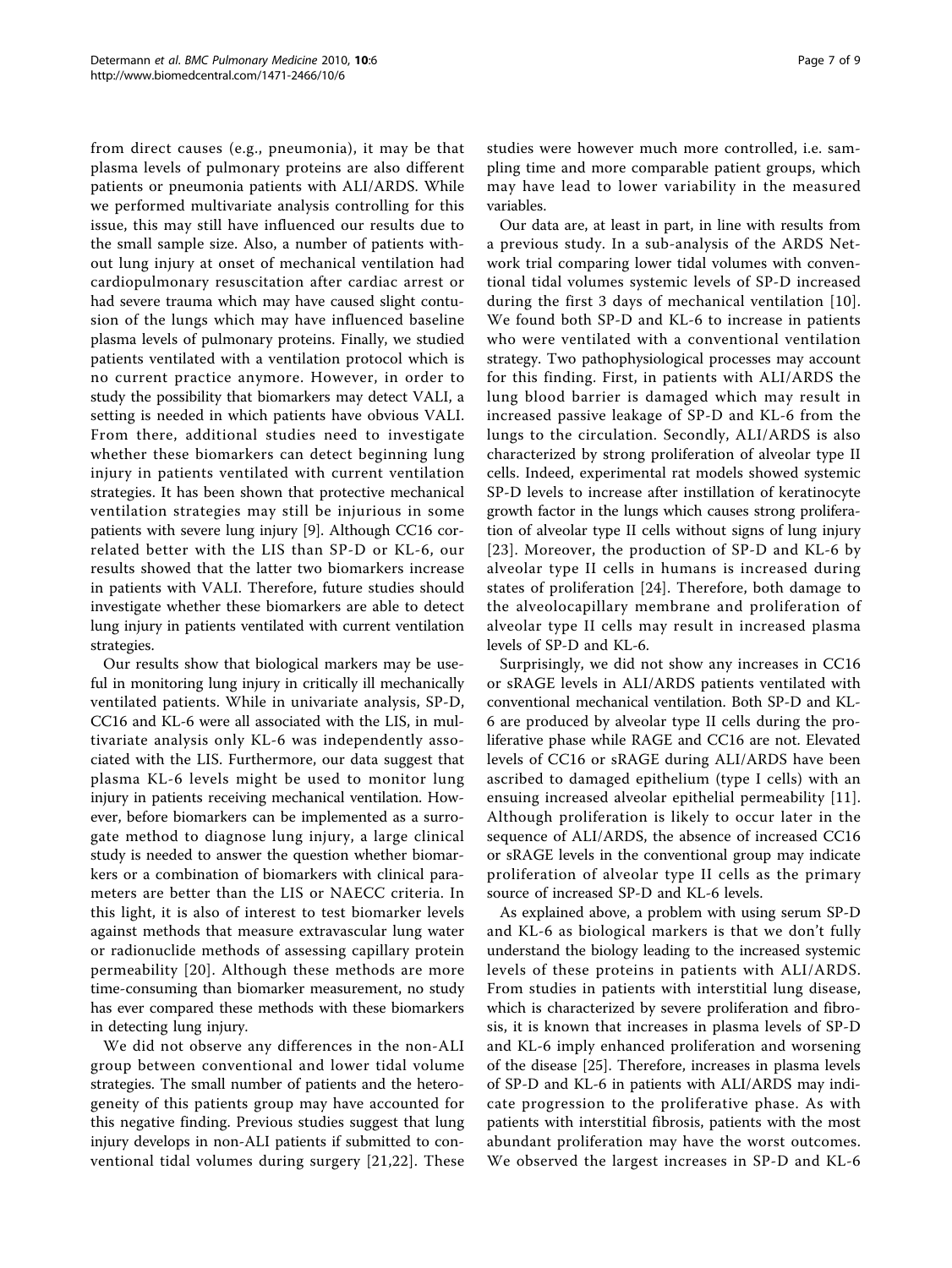<span id="page-7-0"></span>levels in patients with the worst outcomes. However, these markers were measured in the periods of 1-3 days after diagnosis was made. It was therefore unknown whether extensive proliferation was already present. If these markers are to be implemented in clinical practice, more knowledge on these pathophysiological issues in ALI/ARDS patients is needed.

## Conclusions

Systemic levels of lung proteins may be useful for evaluation of lung injury in critically ill mechanically ventilated patients. Both systemic SP-D and KL-6 levels increase in ALI/ARDS patients who are ventilated with potentially injurious forms of mechanical ventilation. Moreover, systemic levels of SP-D and KL-6 are associated with mortality, duration of mechanical ventilation and length of stay in hospital. Before these markers can by implemented in routine clinical practice, not only additional information on alveolar type II cells and SP-D and KL-6 production in ALI/ARDS patients is needed but also a study comparing the use of biomarkers with current clinical ALI/ARDS scores as the LIS and NAECC criteria.

#### Acknowledgements

Marcus Schultz is supported by a personal grant from the Netherlands Organization for Health Research and Development (ZonMW); NWO-VENI grant 2004 [project number 016.056.001].

#### Author details

<sup>1</sup>Department of Intensive Care Medicine, Academic Medical Center, Amsterdam, The Netherlands. <sup>2</sup>Department of Intensive Care Medicine, Tergooi Hospitals, Location Blaricum, Blaricum, The Netherlands. 3 Interdepartmental Division of Critical Care Medicine, St Michael's Hospital, University of Toronto, Canada. <sup>4</sup> Dipartimento di Anestesia e Rianimazione, Ospedale S Giovanni Battista-Molinette, Torino, Italy. <sup>5</sup>Laboratory of Experimental Intensive Care and Anesthesiology (LEICA), Academic Medical Center, Amsterdam, The Netherlands.

#### Authors' contributions

Conception and design were done by RMD and MJS. The acquisition and assembly of data was done by RMD, AANMR, JH, HZ, VMR and ASS. Analysis and interpretation of the data was done by RMD and MJS. The first draft of the manuscript was made by RMD and MJS. Critical revision of the manuscript for important intellectual content was done by RMD, AANMR, JH, HZ, VMR, ASS and MJS. All authors read and approved the final version of the manuscript.

#### Competing interests

The authors declare that they have no competing interests.

#### Received: 18 December 2008

Accepted: 16 February 2010 Published: 16 February 2010

#### References

- 1. Rubenfeld GD, Caldwell E, Peabody E, Weaver J, Martin DP, Neff M, Stern EJ, Hudson LD: [Incidence and outcomes of acute lung injury.](http://www.ncbi.nlm.nih.gov/pubmed/16236739?dopt=Abstract) N Engl J Med 2005, 353:1685-1693.
- 2. Anonymous: [Ventilation with lower tidal volumes as compared with](http://www.ncbi.nlm.nih.gov/pubmed/10793162?dopt=Abstract) [traditional tidal volumes for acute lung injury and the acute respiratory](http://www.ncbi.nlm.nih.gov/pubmed/10793162?dopt=Abstract) [distress syndrome. The Acute Respiratory Distress Syndrome Network.](http://www.ncbi.nlm.nih.gov/pubmed/10793162?dopt=Abstract) N Engl J Med 2000, 342:1301-1308.
- 3. Leaver SK, Evans W: [Acute respiratory distress syndrome.](http://www.ncbi.nlm.nih.gov/pubmed/17717368?dopt=Abstract) BMJ 2007. 335:389-394.
- 4. Ranieri VM, Suter PM, Tortorella C, De Tullio R, Dayer JM, Brienza A, Bruno F, Slutsky AS: [Effect of mechanical ventilation on inflammatory mediators in](http://www.ncbi.nlm.nih.gov/pubmed/10404912?dopt=Abstract) [patients with acute respiratory distress syndrome: a randomized](http://www.ncbi.nlm.nih.gov/pubmed/10404912?dopt=Abstract) [controlled trial.](http://www.ncbi.nlm.nih.gov/pubmed/10404912?dopt=Abstract) JAMA 1999, 282:54-61.
- 5. Amato MB, Barbas CS, Medeiros DM, Magaldi RB, Schettino GP, Lorenzi-Filho G, Kairalla RA, Deheinzelin D, Munoz C, Oliveira R, Takagaki TY, Carvalho CR: [Effect of a protective-ventilation strategy on mortality in](http://www.ncbi.nlm.nih.gov/pubmed/9449727?dopt=Abstract) [the acute respiratory distress syndrome.](http://www.ncbi.nlm.nih.gov/pubmed/9449727?dopt=Abstract) N Engl J Med 1998, 338:347-354.
- 6. Villar J, Kacmarek RM, Perez-Mendez L, Aguirre-Jaime A: [A high positive](http://www.ncbi.nlm.nih.gov/pubmed/16557151?dopt=Abstract) [end-expiratory pressure, low tidal volume ventilatory strategy improves](http://www.ncbi.nlm.nih.gov/pubmed/16557151?dopt=Abstract) [outcome in persistent acute respiratory distress syndrome: a](http://www.ncbi.nlm.nih.gov/pubmed/16557151?dopt=Abstract) [randomized, controlled trial.](http://www.ncbi.nlm.nih.gov/pubmed/16557151?dopt=Abstract) Crit Care Med 2006, 34:1311-1318.
- 7. Bowler RP, Duda B, Chan ED, Enghild JJ, Ware LB, Matthay MA, Duncan MW: [Proteomic analysis of pulmonary edema fluid and plasma](http://www.ncbi.nlm.nih.gov/pubmed/14742308?dopt=Abstract) [in patients with acute lung injury.](http://www.ncbi.nlm.nih.gov/pubmed/14742308?dopt=Abstract) Am J Physiol Lung Cell Mol Physiol 2004, 286:L1095-1104.
- 8. de Torre C, Ying SX, Munson PJ, Meduri GU, Suffredini AF: [Proteomic](http://www.ncbi.nlm.nih.gov/pubmed/16767788?dopt=Abstract) [analysis of inflammatory biomarkers in bronchoalveolar lavage.](http://www.ncbi.nlm.nih.gov/pubmed/16767788?dopt=Abstract) Proteomics 2006, 6:3949-3957.
- 9. Terragni PP, Rosboch G, Tealdi A, Corno E, Menaldo E, Davini O, Gandini G, Herrmann P, Mascia L, Quintel M, Slutsky AS, Gattinoni L, Ranieri VM: [Tidal](http://www.ncbi.nlm.nih.gov/pubmed/17038660?dopt=Abstract) [hyperinflation during low tidal volume ventilation in acute respiratory](http://www.ncbi.nlm.nih.gov/pubmed/17038660?dopt=Abstract) [distress syndrome.](http://www.ncbi.nlm.nih.gov/pubmed/17038660?dopt=Abstract) Am J Respir Crit Care Med 2007, 175:160-166.
- 10. Eisner MD, Parsons P, Matthay MA, Ware L, Greene K: [Acute Respiratory](http://www.ncbi.nlm.nih.gov/pubmed/14586055?dopt=Abstract) [Distress Syndrome Network. Plasma surfactant protein levels and clinical](http://www.ncbi.nlm.nih.gov/pubmed/14586055?dopt=Abstract) [outcomes in patients with acute lung injury.](http://www.ncbi.nlm.nih.gov/pubmed/14586055?dopt=Abstract) Thorax 2003, 58:983-988.
- 11. Lesur O, Langevin S, Berthiaume Y, Legare M, Skrobik Y, Bellemare JF, Levy B, Fortier Y, Lauzier F, Bravo G, Nickmilder M, Rousseau E, Bernard A: [Critical Care Research Group of the Quebec Respiratory Health Network.](http://www.ncbi.nlm.nih.gov/pubmed/16794838?dopt=Abstract) [Outcome value of Clara cell protein in serum of patients with acute](http://www.ncbi.nlm.nih.gov/pubmed/16794838?dopt=Abstract) [respiratory distress syndrome.](http://www.ncbi.nlm.nih.gov/pubmed/16794838?dopt=Abstract) Intensive Care Med 2006, 32:1167-1174.
- 12. Ishizaka A, Matsuda T, Albertine KH, Koh H, Tasaka S, Hasegawa N, Kohno N, Kotani T, Morisaki H, Takeda J, Nakamura M, Fang X, Martin TR, Matthay MA, Hashimoto S: [Elevation of KL-6, a lung epithelial cell marker, in plasma](http://www.ncbi.nlm.nih.gov/pubmed/12959931?dopt=Abstract) [and epithelial lining fluid in acute respiratory distress syndrome.](http://www.ncbi.nlm.nih.gov/pubmed/12959931?dopt=Abstract) Am J Physiol Lung Cell Mol Physiol 2004, 286:L1088-1094.
- 13. Uchida T, Shirasawa M, Ware LB, Kojima K, Hata Y, Makita K, Mednick G, Matthay ZA, Matthay MA: [Receptor for advanced glycation end-products](http://www.ncbi.nlm.nih.gov/pubmed/16456142?dopt=Abstract) [is a marker of type I cell injury in acute lung injury.](http://www.ncbi.nlm.nih.gov/pubmed/16456142?dopt=Abstract) Am J Respir Crit Care Med 2006, 173:1008-1015.
- 14. Slutsky, Tremblay: [Multiple system organ failure. Is mechanical](http://www.ncbi.nlm.nih.gov/pubmed/9620897?dopt=Abstract) [ventilation a contributing factor?.](http://www.ncbi.nlm.nih.gov/pubmed/9620897?dopt=Abstract) Am J Respir Crit Care Med 1998, 157(6 Pt 1):1721-1725.
- 15. Ware LB, Matthay MA: [Acute respiratory distress syndrome.](http://www.ncbi.nlm.nih.gov/pubmed/10793167?dopt=Abstract) N Engl J Med 2000, 342:1334-1349.
- 16. Hermans C, Bernard A: [Lung epithelium-specific proteins: characteristics](http://www.ncbi.nlm.nih.gov/pubmed/9927386?dopt=Abstract) [and potential applications as markers.](http://www.ncbi.nlm.nih.gov/pubmed/9927386?dopt=Abstract) Am J Respir Crit Care Med 1999, 159:646-678.
- 17. Murray JF, Matthay MA, Luce JM, Flick MR: [An expanded definition of the](http://www.ncbi.nlm.nih.gov/pubmed/3202424?dopt=Abstract) [adult respiratory distress syndrome.](http://www.ncbi.nlm.nih.gov/pubmed/3202424?dopt=Abstract) Am Rev Respir Dis 1988, 138:720-723.
- 18. Ventilation with lower tidal volumes as compared to traditional tidal volumes of patients not suffering from acute lung injury. Netherlands Trial Register <http://www.trialregister.nl/trialreg/admin/rctview.asp?TC=151>.
- 19. Determann RM, Wolthuis EK, Choi G, Bresser P, Bernard AM, Lutter R, Schultz MJ: [Lung epithelial injury markers are not influenced by use of](http://www.ncbi.nlm.nih.gov/pubmed/18083770?dopt=Abstract) [lower tidal volumes during elective surgery in patients without](http://www.ncbi.nlm.nih.gov/pubmed/18083770?dopt=Abstract) [preexisting lung injury.](http://www.ncbi.nlm.nih.gov/pubmed/18083770?dopt=Abstract) Am J Physiol Lung Cell Mol Physiol 2008, 294: L344-350.
- 20. Heijden van der M, Verheij J, van Nieuw Amerongen GP, Groeneveld AB: [Crystalloid or colloid fluid loading and pulmonary permeability, edema,](http://www.ncbi.nlm.nih.gov/pubmed/19242338?dopt=Abstract) [and injury in septic and nonseptic criticallly ill patients with](http://www.ncbi.nlm.nih.gov/pubmed/19242338?dopt=Abstract) [hypovolemia.](http://www.ncbi.nlm.nih.gov/pubmed/19242338?dopt=Abstract) Crit Care Med 2009, 37:1275-1281.
- 21. Choi G, Wolthuis EK, Bresser P, Levi M, Poll van der T, Dzoljic M, Vroom MB, Schultz MJ: [Mechanical ventilation with lower tidal volumes and positive](http://www.ncbi.nlm.nih.gov/pubmed/17006066?dopt=Abstract) [end-expiratory pressure prevents alveolar coagulation in patients](http://www.ncbi.nlm.nih.gov/pubmed/17006066?dopt=Abstract) [without lung injury.](http://www.ncbi.nlm.nih.gov/pubmed/17006066?dopt=Abstract) Anesthesiology 2006, 105:689-695.
- 22. Michelet P, D'Journo XB, Roch A, Doddoli C, Marin V, Papazian L, Decamps I, Bregeon F, Thomas P, Auffray JP: [Protective ventilation](http://www.ncbi.nlm.nih.gov/pubmed/17065884?dopt=Abstract)